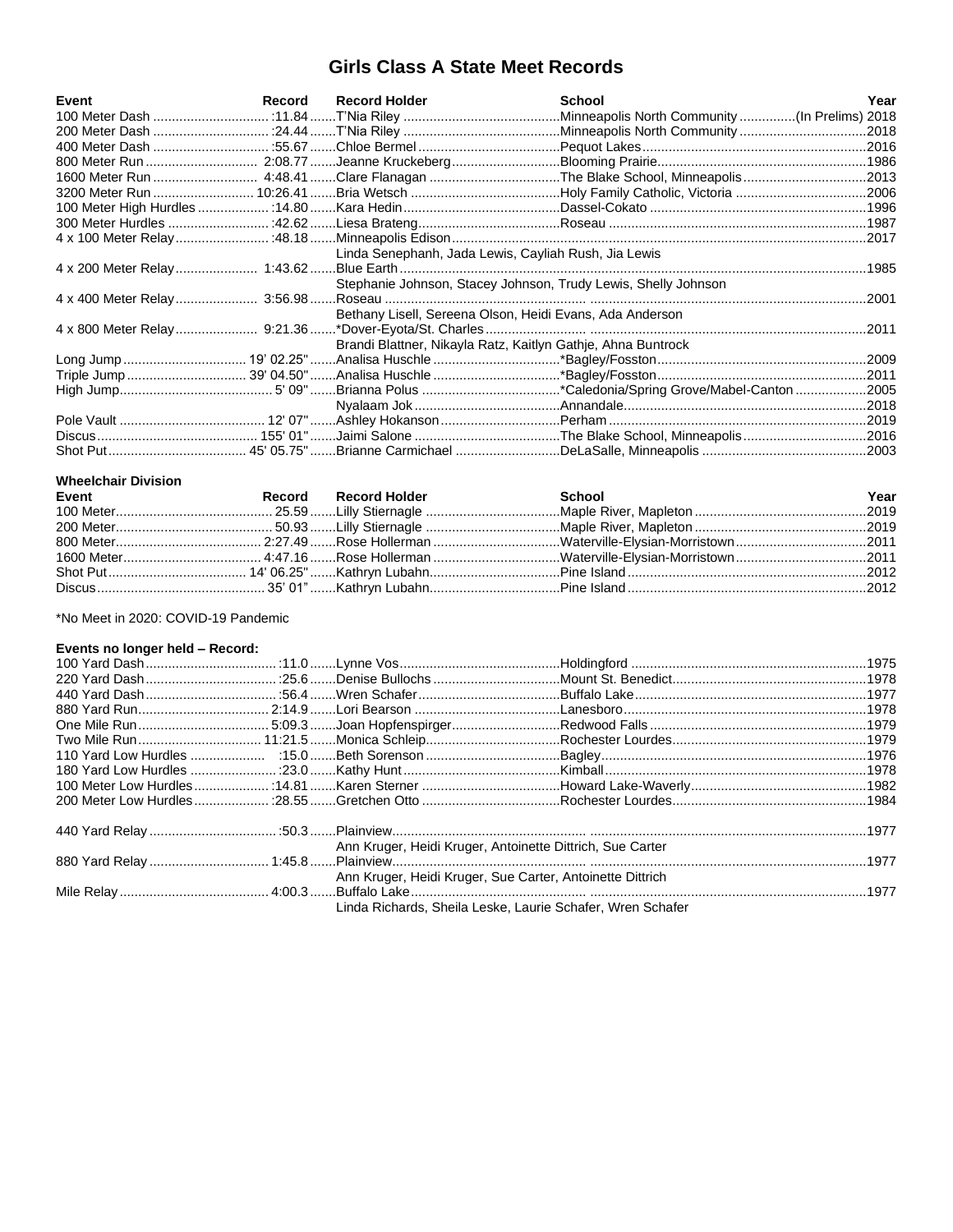# **Girls Class AA State Meet Records**

| Event | Record Record Holder                                             | <b>School</b> | Year  |
|-------|------------------------------------------------------------------|---------------|-------|
|       |                                                                  |               | .2012 |
|       |                                                                  |               |       |
|       |                                                                  |               |       |
|       |                                                                  |               |       |
|       |                                                                  |               |       |
|       |                                                                  |               |       |
|       |                                                                  |               |       |
|       |                                                                  |               |       |
|       |                                                                  |               |       |
|       | Anna Keefer, Cherish Witherspoon, Katelyn Tschida, Whitney Perry |               |       |
|       |                                                                  |               |       |
|       | Alexis Pratt, Shaliciah Jones, Jebeh Cooke, J'lanna Cager        |               |       |
|       |                                                                  |               | .2015 |
|       | Haley Lubow, Kaytlyn Larson, Caraline Slattery, Jenny Mosser     |               |       |
|       |                                                                  |               | .2016 |
|       | Tate Sweeney, Maria Rickman, Amanda Mosborg, Emily Kompelien     |               |       |
|       |                                                                  |               |       |
|       |                                                                  |               |       |
|       |                                                                  |               |       |
|       |                                                                  |               |       |
|       |                                                                  |               |       |
|       |                                                                  |               |       |
|       |                                                                  |               |       |

#### **Wheelchair Division**

| Event | Record Record Holder | School | Year |
|-------|----------------------|--------|------|
|       |                      |        |      |
|       |                      |        |      |
|       |                      |        |      |
|       |                      |        |      |
|       |                      |        |      |

\*No Meet in 2020: COVID-19 Pandemic

## Events no longer held - Record:

|  | Georgia Ulmar, Kim Watts, Dana Watts, Delene Hawkins       |  |
|--|------------------------------------------------------------|--|
|  |                                                            |  |
|  | Sue Gibson, Dana Morrisette, Cathy Dehen, Debbie Feriancek |  |
|  |                                                            |  |
|  | Nancy Belau, Sue Higgins, Sharon Isaacson, Christy Vitse   |  |